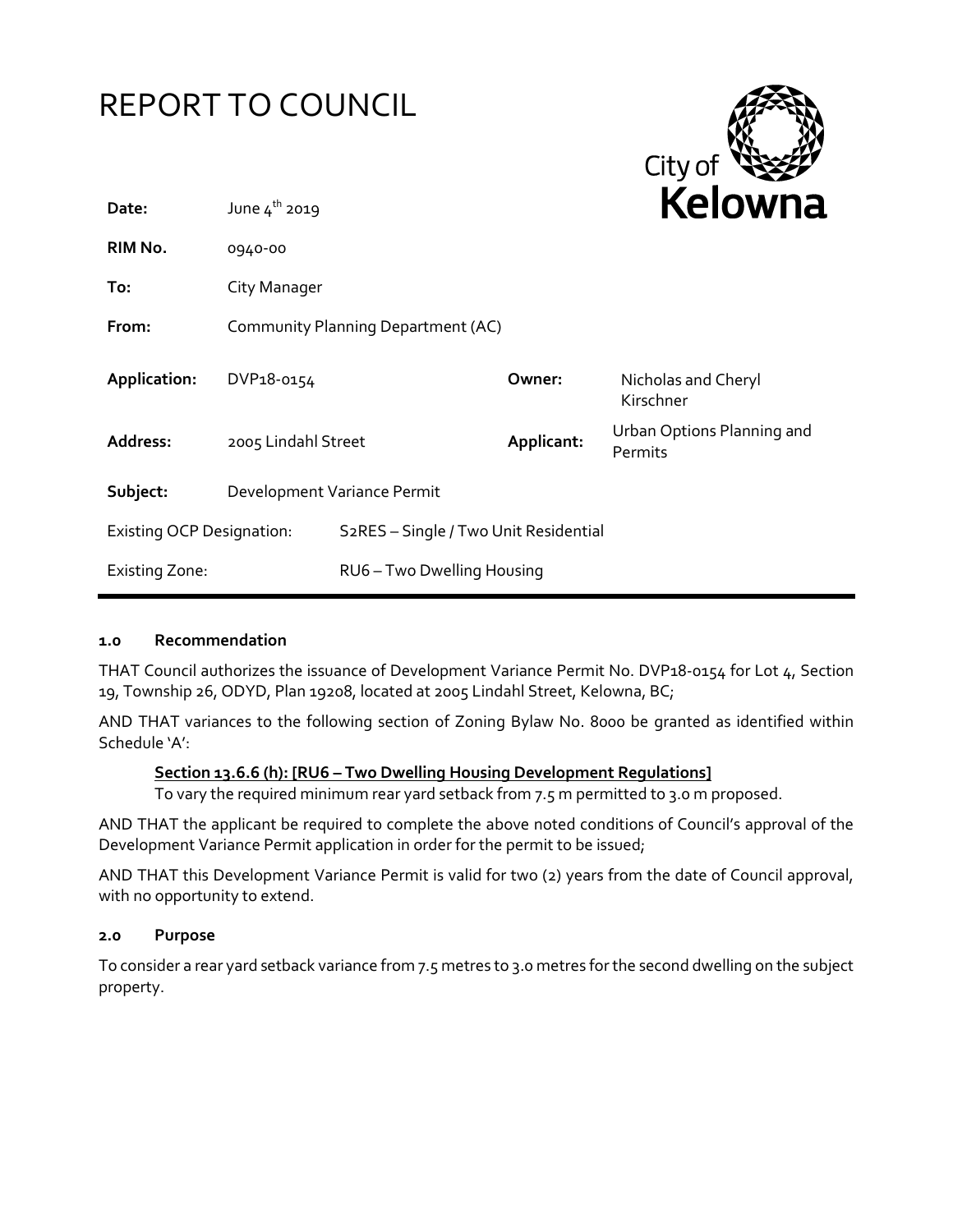#### **3.0 Community Planning**

Council approved a rezoning to the subject property to the RU6 zone on August 28<sup>th</sup> 2018 which permits one additional single family dwelling on the subject property. The applicant wishes to retain the existing single family dwelling and construct a new single family dwelling at the rear of the property.

The subject parcel is an irregular shaped lot  $1,416$  m<sup>2</sup> in size, the width measures 30.0 m, depth 35.0 m. The second dwelling's access is proposed to be constructed with vehicle access from the existing driveway. Due to the irregular shape of the parcel, the proposed site plan for a second single family dwelling does show the need for a rear yard variance (from 7.5 metres required to 3.0 metres proposed).

The neighbour to the east (1402 – 1404 Inkar Rd) applied for and was approved for the same setback variance for a second dwelling in 2010. Staff are recommending support for this variance to be consistent with previous recommendations in this area.

# **4.0 Proposal**

#### 4.1 Project Description

A single family dwelling was constructed in the 1960's on the subject property. Due to the addition of a second dwelling, the owner may apply to stratify each dwelling. In order to stratify, the existing dwelling would need to substantially be brought up to current BC Building Code standards. The existing dwelling was constructed in the 1960's meaning substantial upgrades may be required. As such, if the owner wishes to stratify the two dwellings, the upgrades to the existing dwelling fronting Lindahl Street would improve the streetscape in the neighbourhood.

#### 4.2 Site Context

The subject parcel is located on Lindahl Road, which is accessed off of Wilkinson Street in the Capri Landmark Urban Centre. Official Community Plan designations of S2RES and PARK exists in the immediate neighbourhood. The subject parcel is located walking distance to two different bus routes, one located on Sutherland Avenue (400 m), the second on Springfield Avenue (200 m).

| Orientation | Zoning          | <b>Land Use</b>               |
|-------------|-----------------|-------------------------------|
| North       | RU <sub>2</sub> | Single Family Dwelling        |
| East        | RU <sub>6</sub> | Two Dwelling Housing          |
| South       | RU <sub>2</sub> | Single Family Dwelling        |
| West        | RU <sub>1</sub> | <b>Single Family Dwelling</b> |

Adjacent land uses are as follows: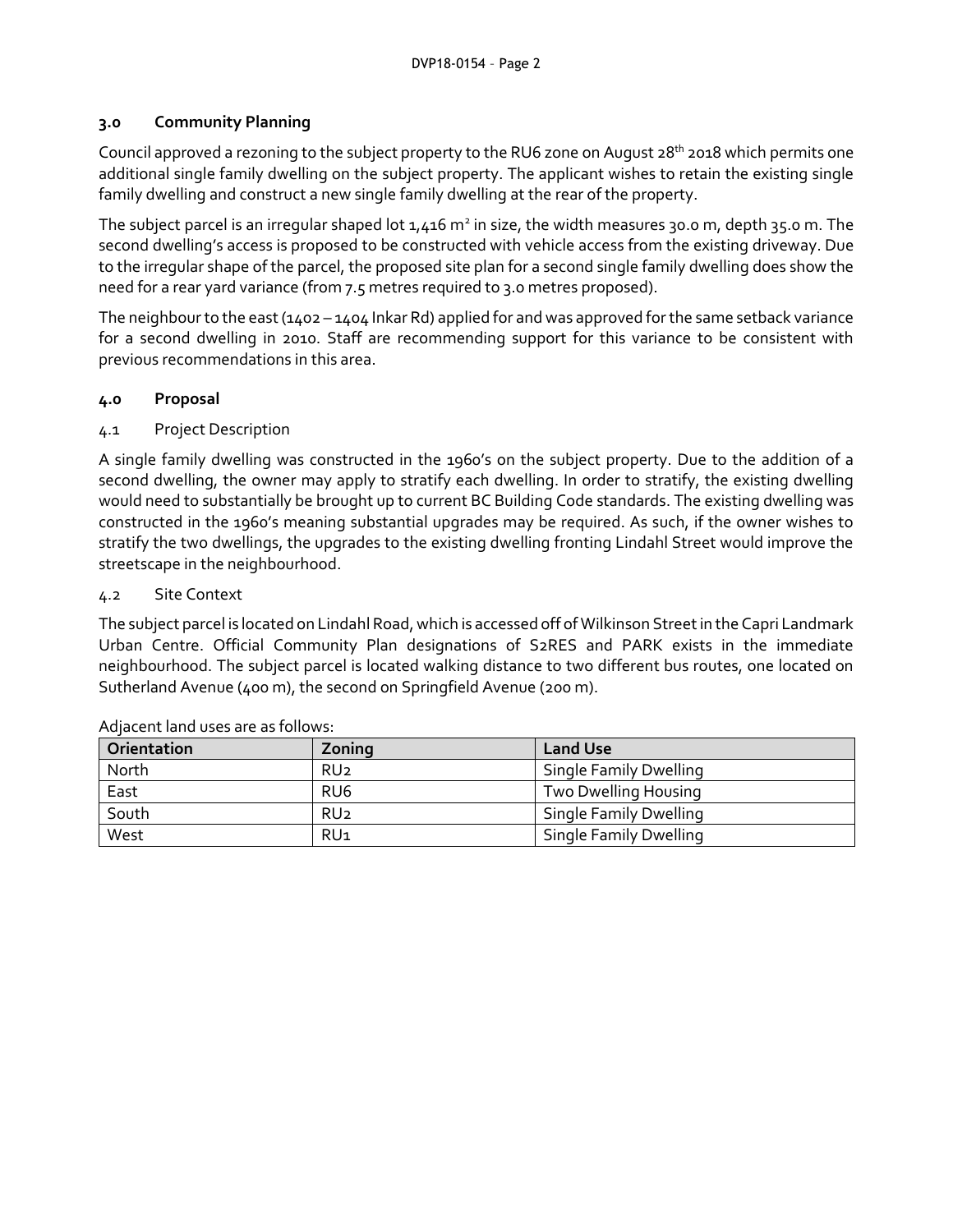

**Neighbourhood Map:** 2005 Lindahl Street

**Subject Property Map:** 2005 Lindahl Street

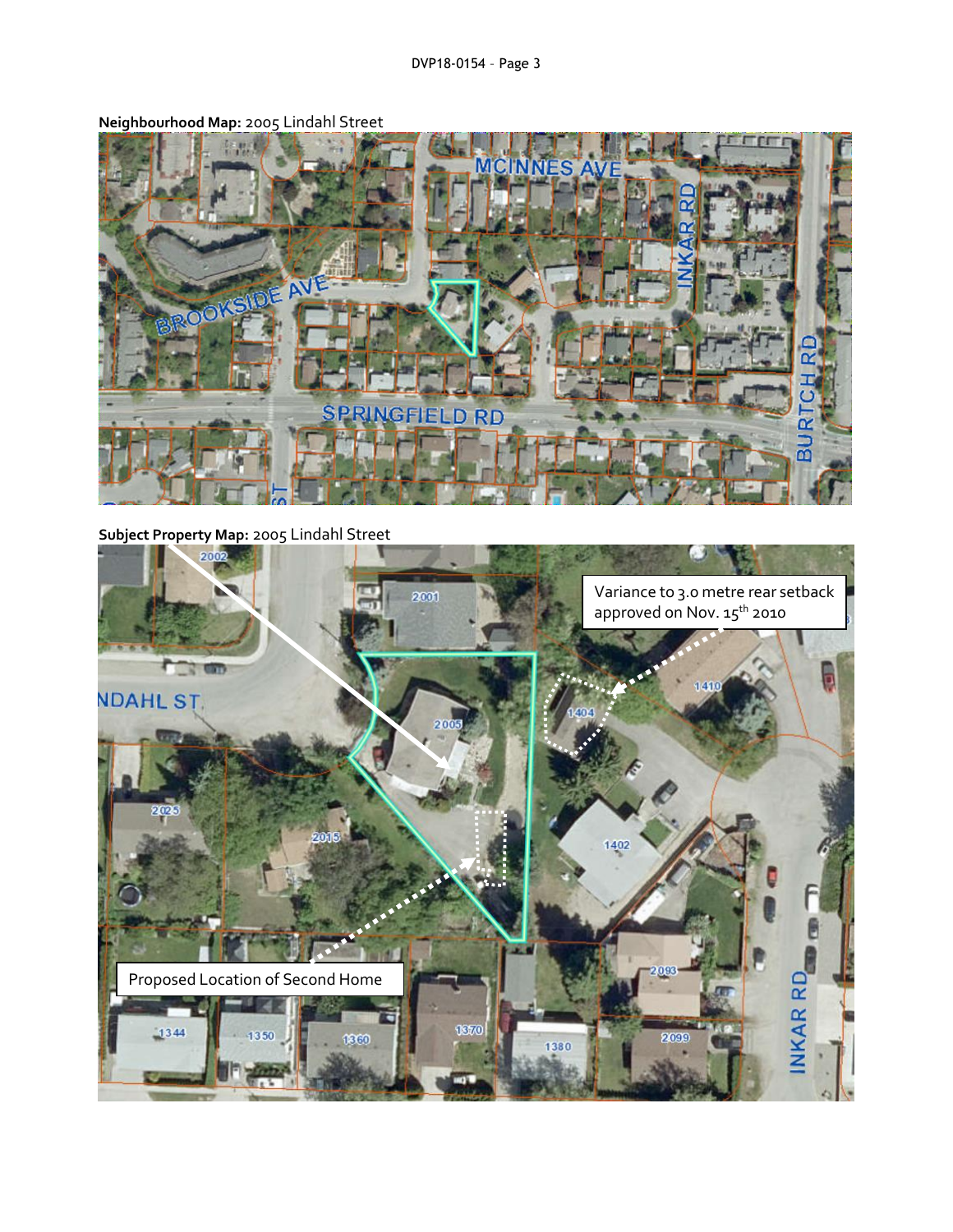| 4.3 | <b>Zoning Analysis Table</b> |
|-----|------------------------------|
|     |                              |

| <b>Zoning Analysis Table</b>                                  |                                 |                            |  |  |
|---------------------------------------------------------------|---------------------------------|----------------------------|--|--|
| <b>CRITERIA</b>                                               | <b>RU6 ZONE REQUIREMENTS</b>    | <b>EXISTING CONDITIONS</b> |  |  |
| Existing Lot/Subdivision Regulations for Two Dwelling Housing |                                 |                            |  |  |
| Lot Area                                                      | 800 m2                          | 1,416 m2                   |  |  |
| Lot Width                                                     | 18.0 m                          | 30.0 m                     |  |  |
| Lot Depth                                                     | 30.0 m                          | 35.0 m                     |  |  |
| <b>Development Regulations</b>                                |                                 |                            |  |  |
| Max Site Coverage                                             | 40%                             | 21.7%                      |  |  |
| Max Site Coverage incl. driveways &                           | 50%                             | 32.0%                      |  |  |
| parking areas                                                 |                                 |                            |  |  |
| Max Height                                                    | 9.5 m / 2.5 storey              | 2 storey                   |  |  |
| Min Front Yard                                                | 4.5 m and 6.0 to garage         | 24.3 m                     |  |  |
| Min Side Yard (south)                                         | $2.0 \text{ m} / 2.3 \text{ m}$ | 3.45 m                     |  |  |
| Min Side Yard (north)                                         | $2.0 \text{ m} / 2.3 \text{ m}$ | 27.68 m                    |  |  |
|                                                               | (one side yard must be 3.0 m)   |                            |  |  |
| Min Rear Yard                                                 | 7.5 <sub>m</sub>                | $3.0 \text{ m}$ 0          |  |  |
| <b>Other Regulations</b>                                      |                                 |                            |  |  |
| Min Parking Requirements                                      | $2$ per dwelling $(4)$          | Adequate Space for 4       |  |  |
| Min Private Open Space                                        | 30 m2 per dwelling (60 m2)      | Adequate space for 30 m2   |  |  |
| Min distance between Two Single                               | 4.5 <sub>m</sub>                | 7.24 m                     |  |  |
| <b>Detached Dwellings</b>                                     |                                 |                            |  |  |
| O Variance to reduce the rear yard setback                    |                                 |                            |  |  |

# **5.0 Current Development Policies**

# 5.1 Kelowna Official Community Plan (OCP)

# **Development Process**

**Future Land Use Single / Two Unit Residential (S2RES)** 1 Single detached homes for occupancy by one family, single detached homes with a secondary suite or carriage house, semi-detached buildings used for two dwelling units. The RU6 zone is the highest density form of residential permitted within the S2RES designation.

**Compact Urban Form**2 Develop a compact urban form that maximizes the use of existing infrastructure and contributes to energy efficient settlement patterns. This will be done by increasing densities (approximately 75 - 100 people and/or jobs located within a 400 metre walking distance of transit stops is required to support the level of transit service) through development, conversion, and re-development within Urban Centres (see Map 5.3) in particular and existing areas as per the provisions of the Generalized Future Land Use Map 4.1.

The subject parcel is located near BC Transit bus stops, and commercial businesses as noted in this report.

# **6.0 Technical Comments**

None